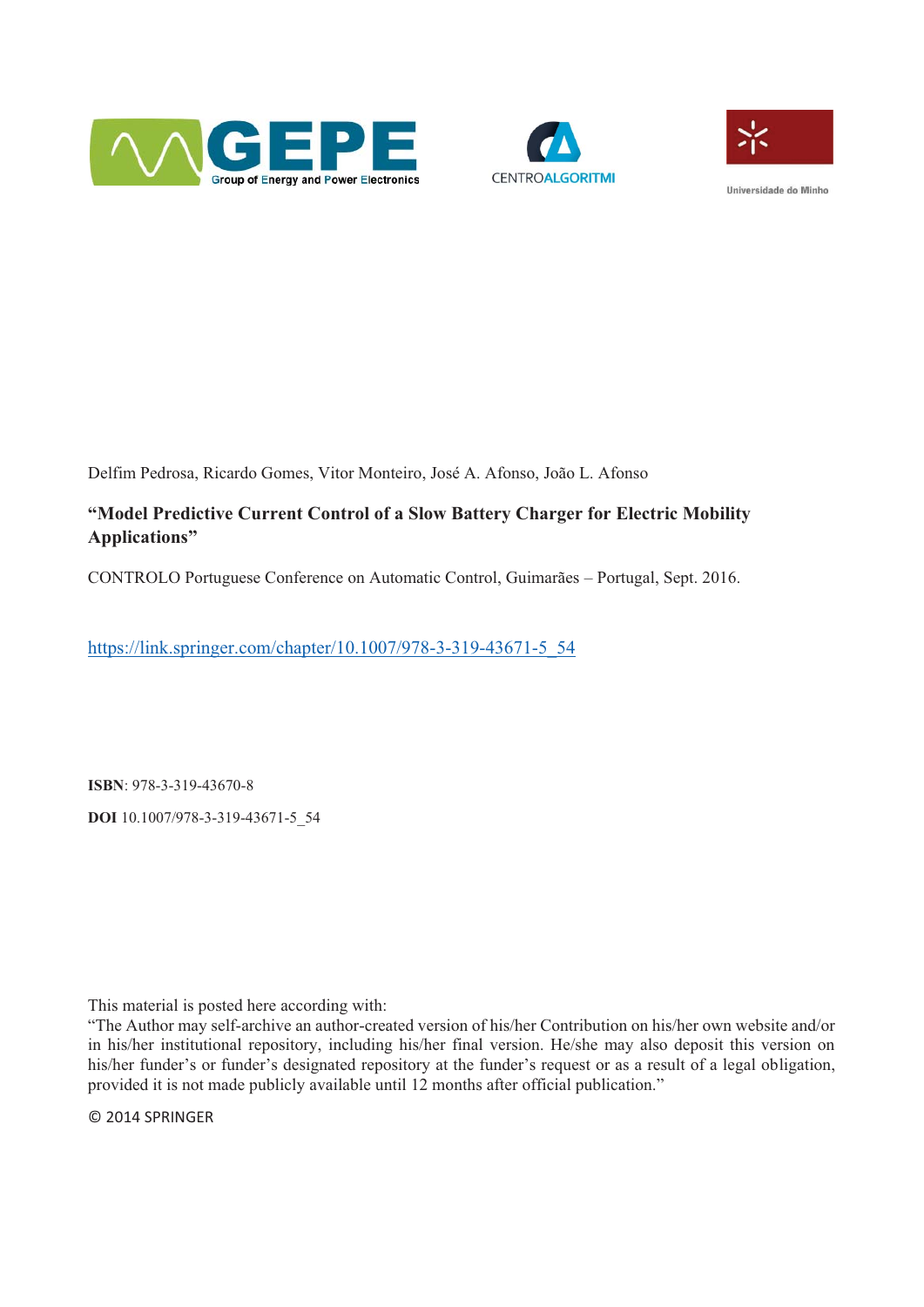Delfim Pedrosa, Ricardo Gomes, Vitor Monteiro, José A. Afonso, João L. Afonso, "*Model Predictive Current Control of a Slow Battery Charger for Electric Mobility Applications*", CONTROLO Portuguese Conference on Automatic Control, Guimarães - Portugal, pp.743-753, Sept. 2016. DOI: 10.1007/978-3-319-43671-5\_54 ISBN: 978-3-319-43670-8 (Print) 978-3-319-43671-5 (Online)

# **Model Predictive Current Control of a Slow Battery Charger for Electric Mobility Applications**

Delfim Pedrosa<sup>1</sup>, Ricardo Gomes<sup>1</sup>, Vitor Monteiro<sup>1</sup>, José A. Afonso<sup>2</sup>, João L. Afonso<sup>1</sup>

<sup>1</sup> Centro ALGORITMI, University of Minho, 4804-533, Guimarães, Portugal {delfim.pedrosa,ricardo.gomes,vitor.monteiro, joao.l.afonso}@algoritmi.uminho.pt 2 CMEMS-UMinho R&D Center, University of Minho, 4804-533, Guimarães, Portugal jose.afonso@dei.uminho.pt

**Abstract.** This paper presents a model predictive current control applied to a slow electric vehicle (EV) battery charger. Taking into account the similarities between the power converters inside the EV, it is possible to combine the battery charger and the motor driver in a single integrated converter, thus reducing the weight and volume of the proposed solution, and also contributing to reduce the final price of the EV. Due to the bidirectional power flow capability of the integrated power converter, when working as a slow EV battery charger it can operate in grid-to-vehicle (G2V) mode and in vehicle-to-grid (V2G) mode, contributing to make EVs an important assets in the future smart grids. The integrated power converter working as battery charger operates with sinusoidal current and unitary power factor, contributing to improve the power quality of the electrical grid. This paper provides simulation and experimental results that validate the model predictive control algorithm applied to the proposed integrated power converter working as slow EV battery charger.

**Keywords:** Electric Vehicles, Slow Battery Charger, Model Predictive Current Control, G2V - Grid-to-Vehicle, V2G - Vehicle-to-Grid.

# **1 Introduction**

Nowadays, electric vehicles (EVs) are emerging as the most sustainable alternative to support the expected number of vehicles in circulation around the world, as well as to reduce the impact of the transportation sector on the environment. Typically, an EV has a motor drive system and an on-board battery charger that allows charging its battery pack almost anywhere, as long as there is an electrical outlet available [1]. Taking into account the similarities between the EV motor drive and the EV battery charger, it is possible the unification in a single converter, allowing to optimize the size and weight of the power components inside the EV [2]. Moreover, the bidirectional power flow capability of the converter offers some extra features for the EV operation into the power grid. Besides the grid-to-vehicle (G2V) operation mode, where the EV batteries are charged from the power grid, the EV battery charger can also be used to return part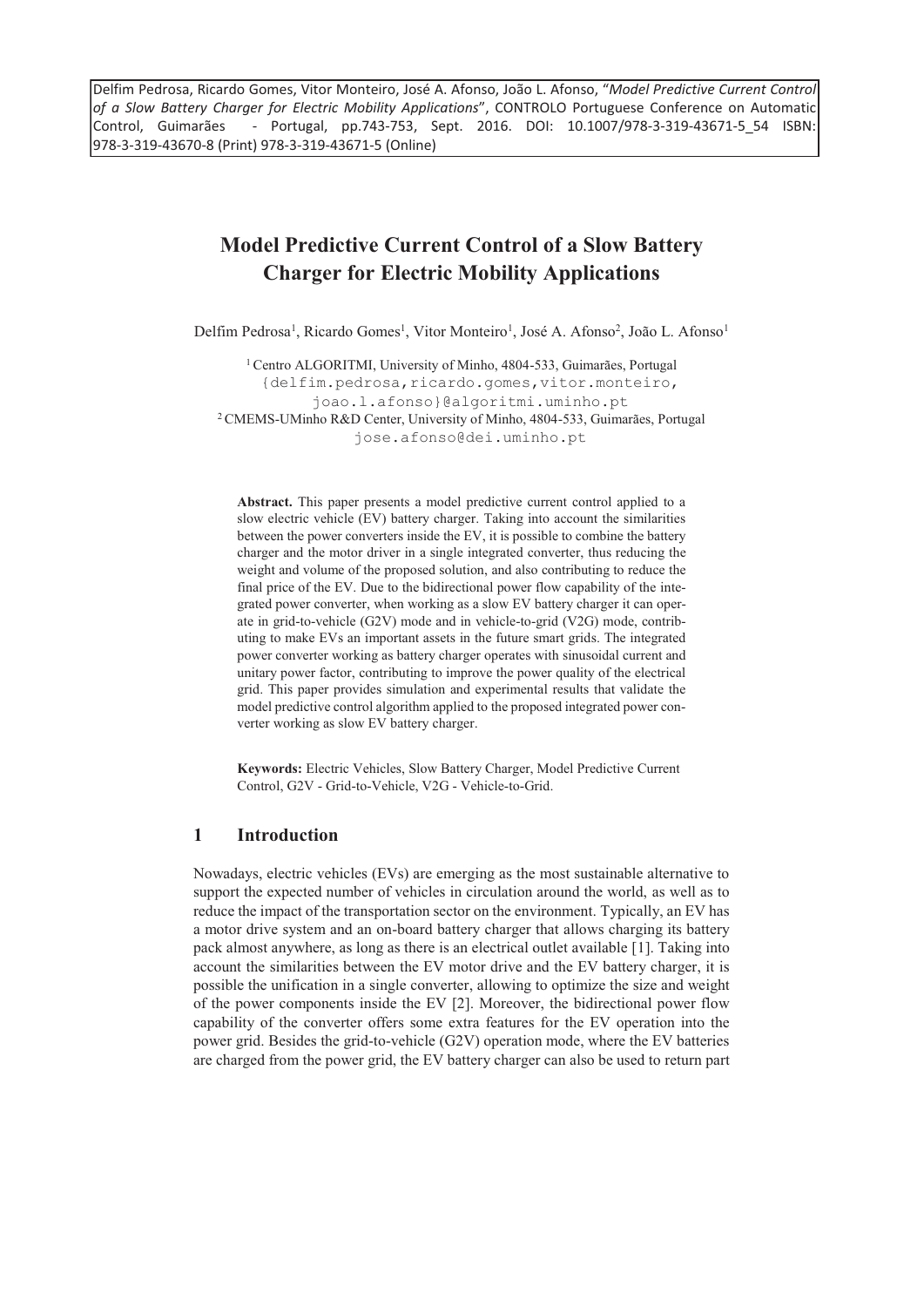of the energy stored in the batteries back to the power grid. This operation mode is identified in the literature as vehicle-to-grid (V2G). Both G2V and V2G operation modes contribute to the development and expansion of technologies to integrate the EV into the smart grids [3,4]. In order to mitigate power quality problems, the EV battery charger should operate with unitary power factor and sinusoidal currents, i.e., with low total harmonic distortion [2], [5].

Fig. 1 presents the topology of the integrated power converter that is used as EV motor driver or as slow EV battery charger. As it can be seen, this topology can be used to perform the EV motor driver or the slow EV battery charging, since these operations do not happen simultaneously. From Fig. 1, it is possible to observe that the EV battery charging process is performed from the power grid using only two legs of the three-phase voltage source converter. It is important to note that the presented topology is compatible with any type of EV motor, nevertheless, an extra relay is necessary to disconnect the EV motor during the EV battery charging process. This converter can also be used as fast EV battery charger, however, this paper only focus in the slow EV battery charging process.



**Fig. 1.** Topology of the integrated power converter used both as EV motor driver and as slow EV battery charger.

# **2 Predictive Current Control**

Fig. 2 describes the control algorithm to perform the slow EV battery charging process. Analyzing the voltages between the power grid and the AC-DC converter, it can be established that:

$$
v_s(t) = v_R(t) + v_L(t) + v_{in}(t) = R_s i_s(t) + L_s \frac{di_s(t)}{dt} + v_{in}(t)
$$
 (1)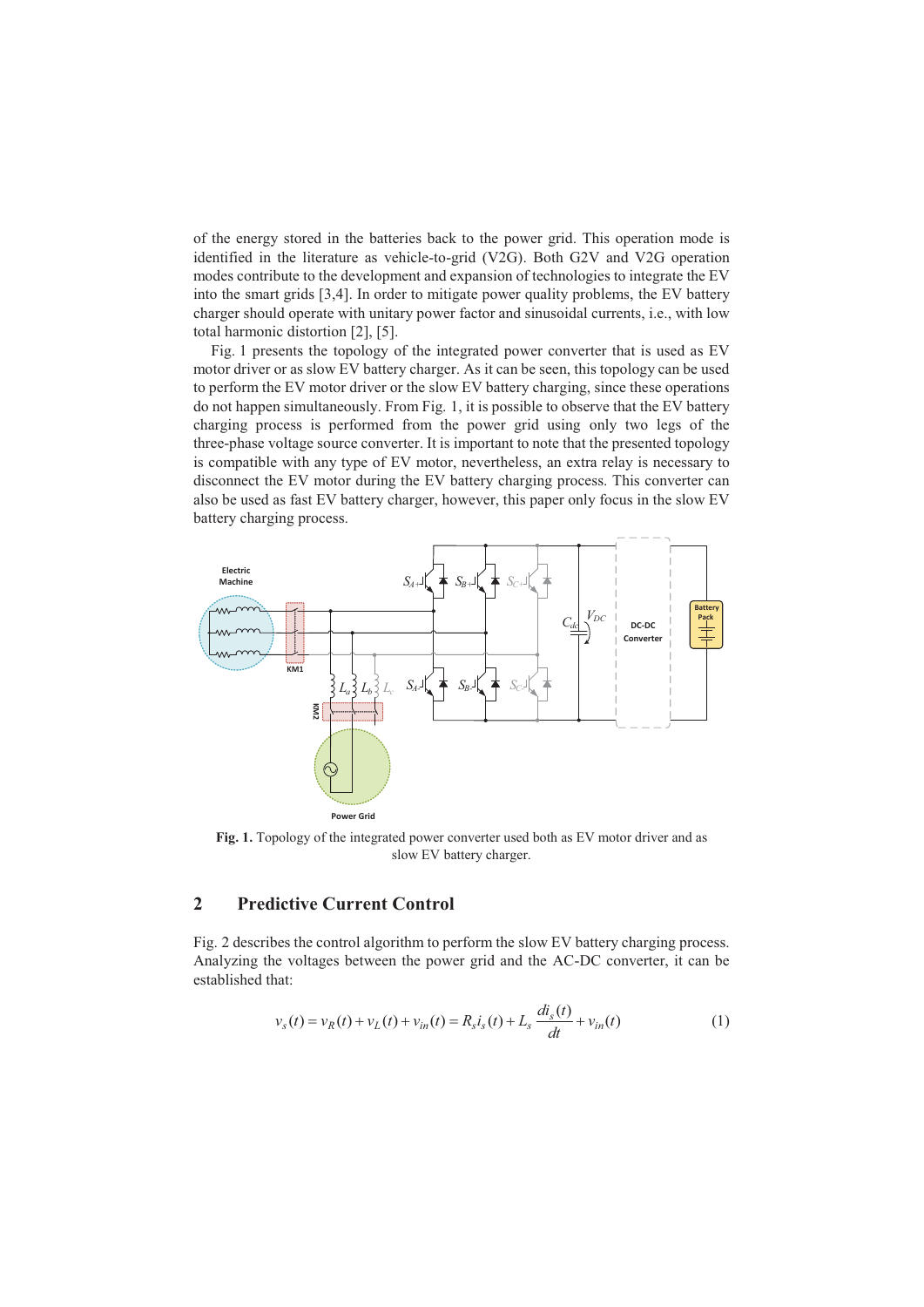where,  $v_s(t)$  is the power grid voltage,  $v_R(t)$  is the voltage across the internal resistance of the inductor,  $v_L(t)$  is the voltage across the inductor,  $v_{in}(t)$  is the input voltage in converter,  $R_s(t)$  is the internal resistance of the inductor, and  $i_s(t)$  is the grid current. From equation (1), the derivative can be described by:

$$
\frac{di_s(t)}{dt} = \frac{1}{L_s} \left[ v_s(t) - R_s i_s(t) - v_{in}(t) \right]
$$
 (2)



**Fig. 2.** Block diagram of the model predictive current control for the slow EV battery charger.

Applying the forward Euler approximation to the derivative of the grid current results in:

$$
\frac{di_s(t)}{dt} \approx \frac{i_s(k+1) - i_s(k)}{T_s} \tag{3}
$$

where, the predicted input current is established by:

$$
i_{s}(k+1) = \left(1 - \frac{R_{s}T_{s}}{L_{s}}\right) i_{s}(k) + \frac{T_{s}}{L_{s}}\left[v_{s}(k) - v_{in}(k)\right]
$$
(4)

Using a high sampling frequency, the voltage in the instant  $(k+1)$  can be approximated by the voltage in the instant  $(k)$ , according to:

$$
\nu_s(k+1) \approx \nu_s(k) \tag{5}
$$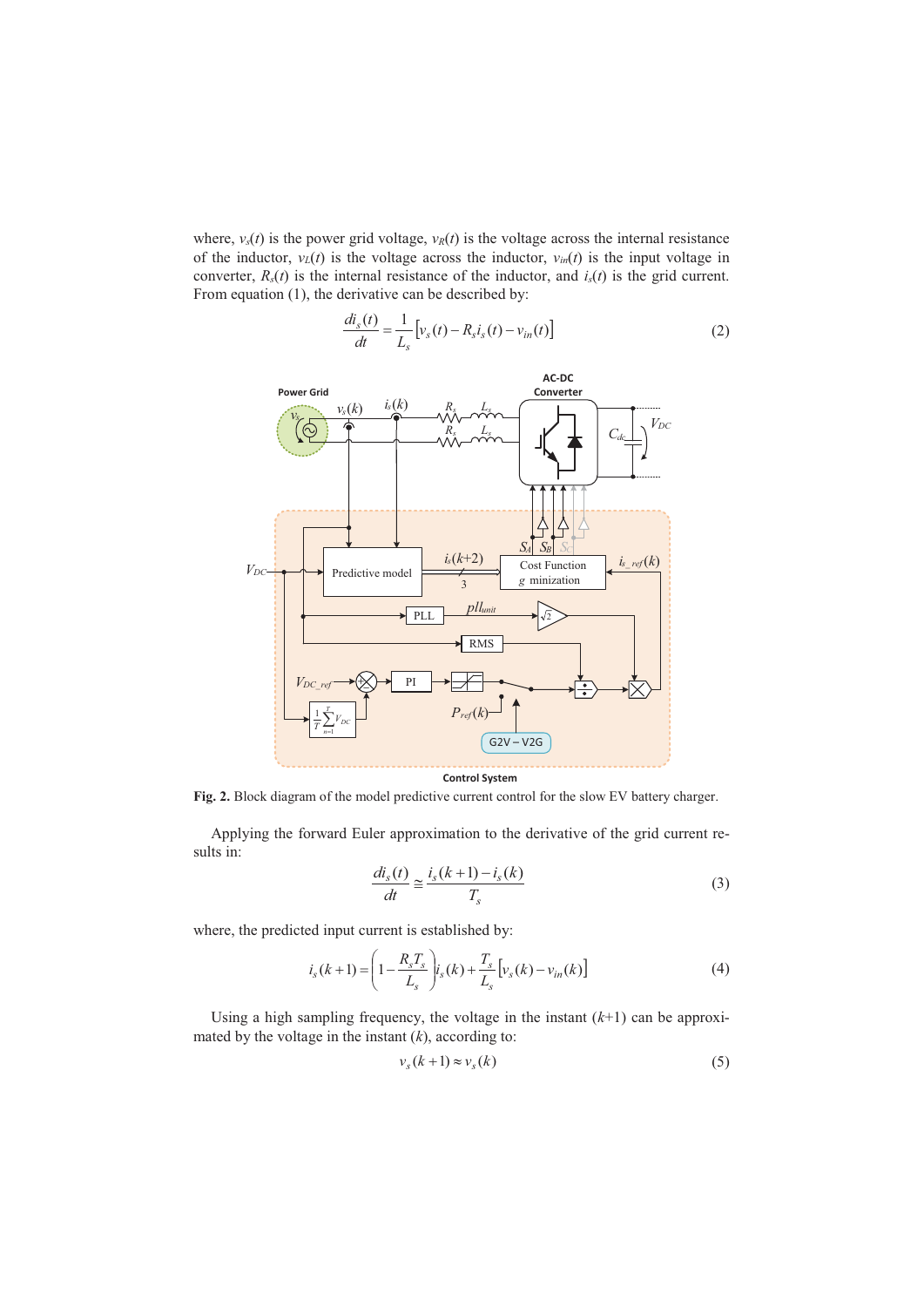Taking into account that it is not possible to measure the control variables, predict the future values and apply the control during the same sampling period, the measured variables in the instant  $(k)$  will result in changes in the instant  $(k+2)$ , causing a twostep-ahead prediction [6,7]. The output of the prediction can only be applied at the next sample  $(k+1)$ . Thus, it is necessary to predict the current value at the sample  $(k+2)$ , which is obtained by time shifting equation (4) one step forward, resulting in (6).

$$
i_s(k+2) = \left(1 - \frac{R_s T_s}{L_s}\right) i_s(k+1) + \frac{T_s}{L_s} \left[v_s(k+1) - v_{in}(k+1)\right]
$$
 (6)

First, it is calculated  $i_s(k+1)$  using equation (4), since the voltage and current measured were obtained as consequence of the switching state desired in the previous sampling time. In the next steps the predicted current is obtained with (6). Taking into account that the EV battery charger is connected to a single-phase system, it is used a cost function widely used in [8,9], which is described by:

$$
g = |i_{s_{\text{ref}}}(k+2) - i_{s}(k+2)| \tag{7}
$$

From [4], where it is proposed a bidirectional single-phase battery charger for an EV, the reference current during the G2V operation mode is generated according to Fig. 3 (a). In order to avoid the harmonic content of the power grid voltage it is used a phase-locked loop (PLL) algorithm, which is synchronized with the fundamental component of the power grid voltage. The RMS value of the grid current reference (*IS\_ref*) is obtained from a PI controller, which is used to maintain the DC-bus voltage regulated, divided by the RMS value of the power grid voltage. The RMS value of the grid current reference  $(I_{S\text{ref}})$  is then multiplied by the output signal of the PLL in order to obtain the instantaneous value of the grid current reference in phase with the power grid voltage. On the other hand, during the V2G operation mode the grid current reference is in phase opposition with the power grid voltage. This is obtained using the same PI controller, but multiplying by minus one the output signal of the PLL. The block diagram that allows obtain the grid current reference during the V2G operation mode is shown in Fig. 3 (b).



**Fig. 3.** Block diagram to obtain the grid current reference during: (a) G2V operation mode; (b) V2G operation mode.

As aforementioned, in order to obtain the grid current reference it is necessary to use a PLL algorithm. In this paper it was chosen to use the PLL algorithm shown in Fig. 4.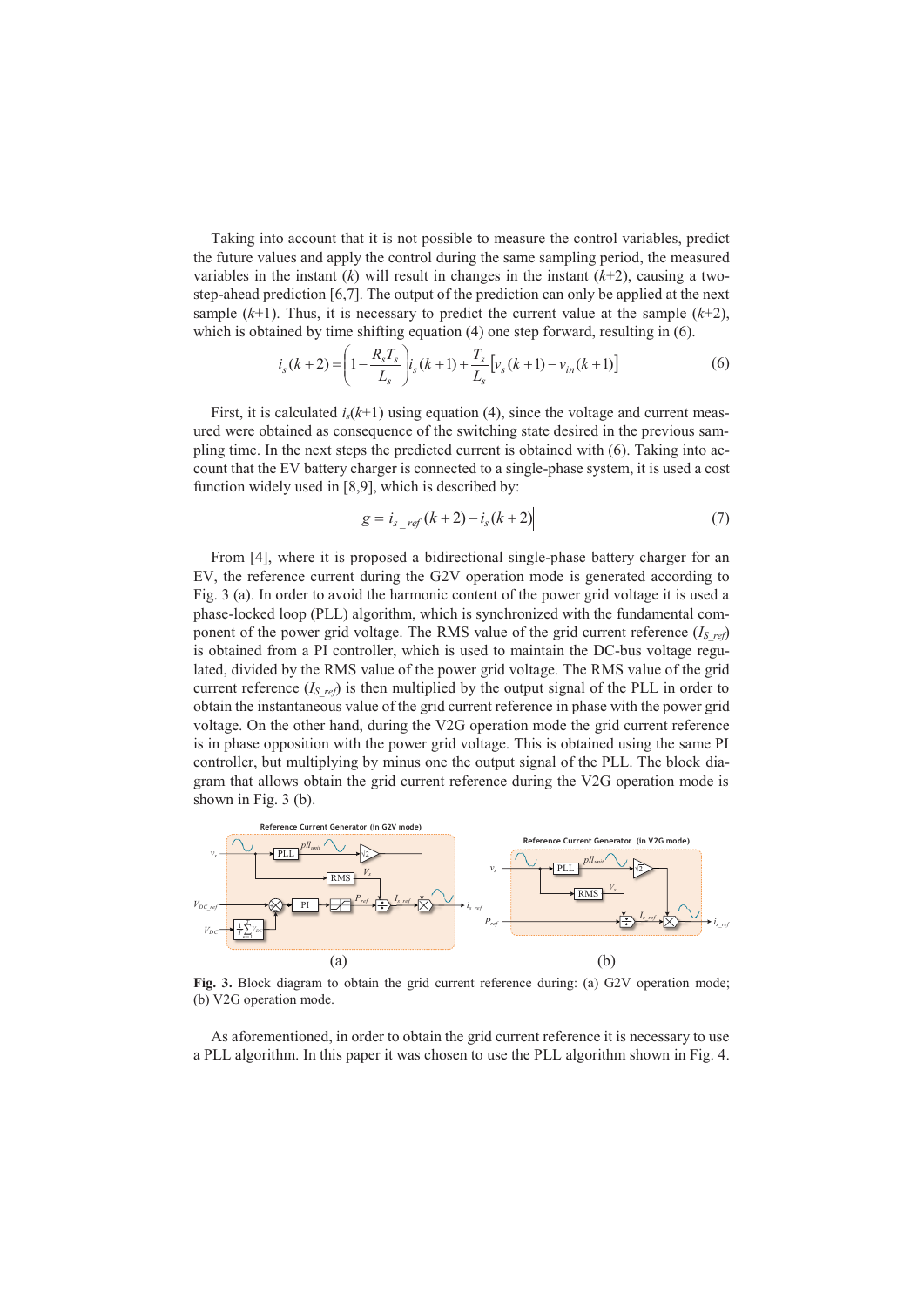This PLL algorithm results from the adaptation of the enhanced PLL (ePLL) presented in [10,11].



**Fig. 4.** Phase-locked loop algorithm used to synchronize the slow EV battery charger with the power grid voltage.

# **3 Simulations Results**

This item presents the main simulation results obtained to validate the control algorithm of the slow EV battery charger. The simulation model was implemented as close as possible of the real implementation. With the realization of the simulations, it was possible to reduce time and financial resources during the implementation of the laboratorial prototype. The simulation results were obtained with the simulation software PSIM, v9.0. The simulations of the slow EV battery charger were performed for both G2V and V2G operations modes.

#### **3.1 Phase-Locked Loop Algorithm**

The performance of the PLL algorithm has high influence on the obtained results. Thus, the first simulations were done with the purpose of evaluating the performance of the PLL algorithm and tuning its parameters. In order to approximate the simulation model to the real implementation, it was considered a power grid voltage  $(v_s)$  with harmonic content (third order harmonic with 15% of the amplitude of the fundamental component and seventh order harmonic with 10% of the amplitude of the fundamental component).

Fig. 5 (a) shows the output signal of the PLL algorithm (*pllunit*) in comparison with the power grid voltage  $(v_s)$ . In this case, the measured THD of the power grid voltage (*vs*) was 10.99%, while the measured THD of the PLL (*pllunit*) was 0.42%, demonstrating the good performance of the PLL algorithm.

Fig. 5 (b) presents the harmonic spectrum of the power grid voltage  $(v<sub>s</sub>)$  in comparison with the PLL (*pll<sub>unit</sub>*). The obtained results show that the PLL algorithm was capable to synchronize with the fundamental component of the power grid voltage, even considering a power grid voltage with a THD of 10.99%.

It is important to note that the obtained results with the PLL algorithm can be improved by readjusting the gains of the PI controller.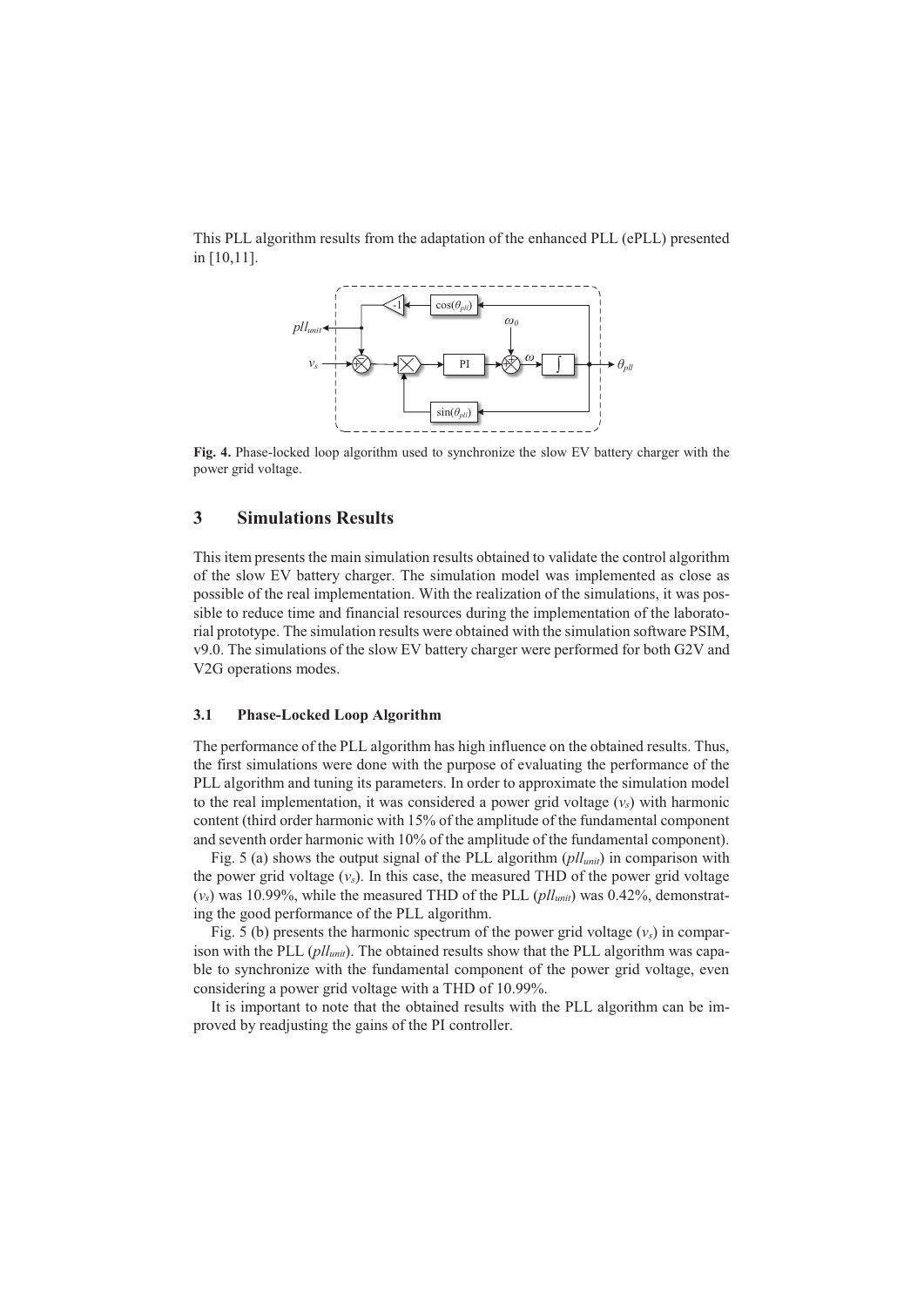#### **3.2 Grid-to-Vehicle Operation Mode**

This item presents the simulation results during the G2V operation mode. For such purpose it was established a reference voltage for the DC-bus ( $V_{DC\,ref}$ ) of 110 V.



**Fig. 5.** Simulations of the PLL algorithm: (a) Power grid voltage  $(v_s)$  and output signal of the PLL (*pllunit*); (b) Detail of the harmonic spectrum of the power grid voltage (*vs*) and output signal of the PLL (*pllunit*).

The obtained waveforms of the power grid voltage  $(v<sub>s</sub>)$  and grid current  $(i<sub>s</sub>)$  are presented in Fig. 6 (a). The measured RMS value of the grid current (*is*) was 7.14 A, the measured THD was 9.57%, and the measured total power factor was 0.99. The detailed harmonic spectrum of the grid current (*is*), in comparison with the limits established by the standard IEC 61000-3-2, is presented in Fig. 6 (b).



**Fig. 6.** Simulation results during the G2V operation mode: (a) Power grid voltage (*vs*), grid current (*is*), and grid current reference (*is\_ref*); (b) Detail of the harmonic spectrum of the grid current (*is*) in comparison with the limits established by the standard IEC 61000-3-2.

Fig. 7 shows the DC-bus voltage. As it can be seen, the DC-bus voltage is centered in its reference (110 V) with a voltage ripple of 9.80%.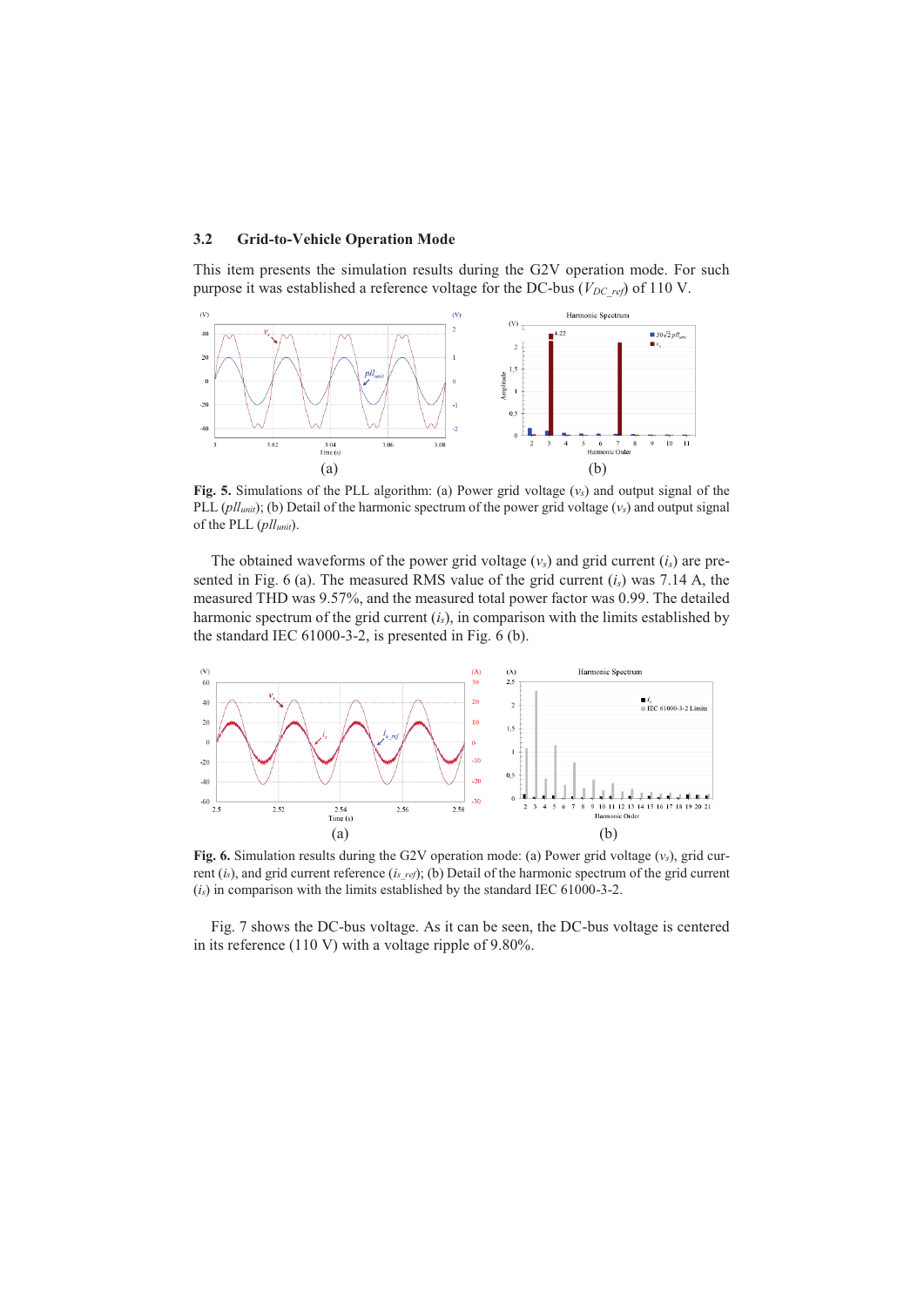

Fig. 7. Simulation results of the DC-bus voltage ( $v_{DC}$ ) and its reference ( $V_{DC\_ref}$ ) during G2V operation mode.

#### **3.3 Vehicle-to-Grid Operation Mode**

This item presents the simulation results during the V2G operation mode. For this operation mode it was established an operation power of 0.2 kW. The obtained waveforms of the power grid voltage  $(v_s)$  and grid current  $(i_s)$  are shown in Fig. 8 (a). The grid current  $(i<sub>s</sub>)$  has a RMS value of 6.58 A and a THD value of 17.46%. The harmonic spectrum of the grid current is shown in Fig. 8 (b).



**Fig. 8.** Simulation results during the V2G operation mode: (a) Power grid voltage (*vs*), grid current (*is*) and grid current reference (*is\_ref*); (b) Harmonic spectrum of the grid current (*is*).

# **4 System Implementation**

Fig. 9 shows the developed laboratorial prototype, which is divided in two fundamental parts: power converter and digital control. The power converter is a three-phase voltage source converter that is used as EV motor driver or as slow EV battery charger. Taking into account the operation as slow EV battery charger are only used two IGBTs legs, the inductors filters and the DC-bus capacitors.

The digital control system is composed by a digital signal controller (DSC), the current and voltage sensors, the signal conditioning circuits (one to adequate the signals from the sensors to the DSC and other to adapt the signals from the DSC to IGBTs drivers), and the IGBTs gate drivers. The power converter is isolated from the digital control system through the hall-effect sensors and the IGBTs gate drivers.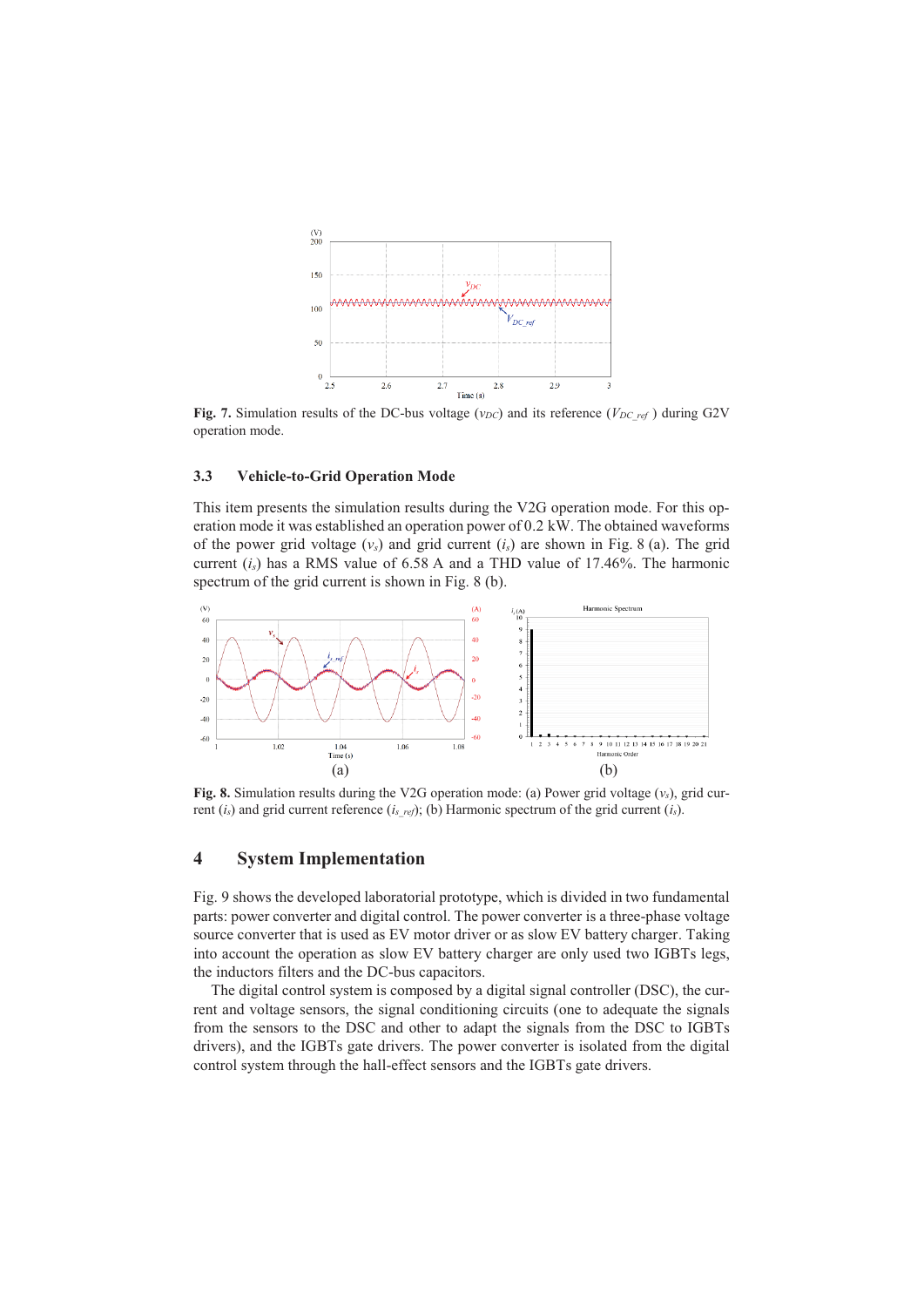

**Fig. 9.** Photograph and description of the developed laboratory prototype.

# **5 Experimental Results**

This section presents the main experimental results obtained with the slow EV battery charger connected to the power grid with a nominal voltage of about 30 V RMS and a frequency of 50 Hz. As aforementioned in the simulations section, the performance of the PLL system has high influence on the obtained results in both G2V and V2G operation modes.

The first step of the control system consists in evaluating the performance of the PLL algorithm. Fig. 10 shows the obtained results of the power grid voltage  $(v<sub>s</sub>)$  and the output signal of the PLL algorithm (*pllunit*). As it can be seen, the PLL algorithm is capable of locking with the power grid voltage (*vs*).



**Fig. 10.** Experimental results of the power grid voltage (*vs*: 20 V/div) and the output signal of the PLL algorithm (*pllunit*: 1 V/div) (Time: 10 ms/div).

After validating the PLL algorithm, the next step consists in regulating the DC-bus voltage ( $V_{DC\ ref}$ ) to 110 V. Fig. 11 (a) presents the obtained waveforms of the power grid voltage  $(v_s)$ , the output signal of the PLL  $(pll_{unit})$ , the grid current  $(i_s)$  and its reference  $(i_{s~ref})$ , as well as the DC-bus voltage ( $V_{DC}$ ). The harmonic spectrum and the RMS value of the grid current  $(i<sub>s</sub>)$  are shown in Fig. 11 (b).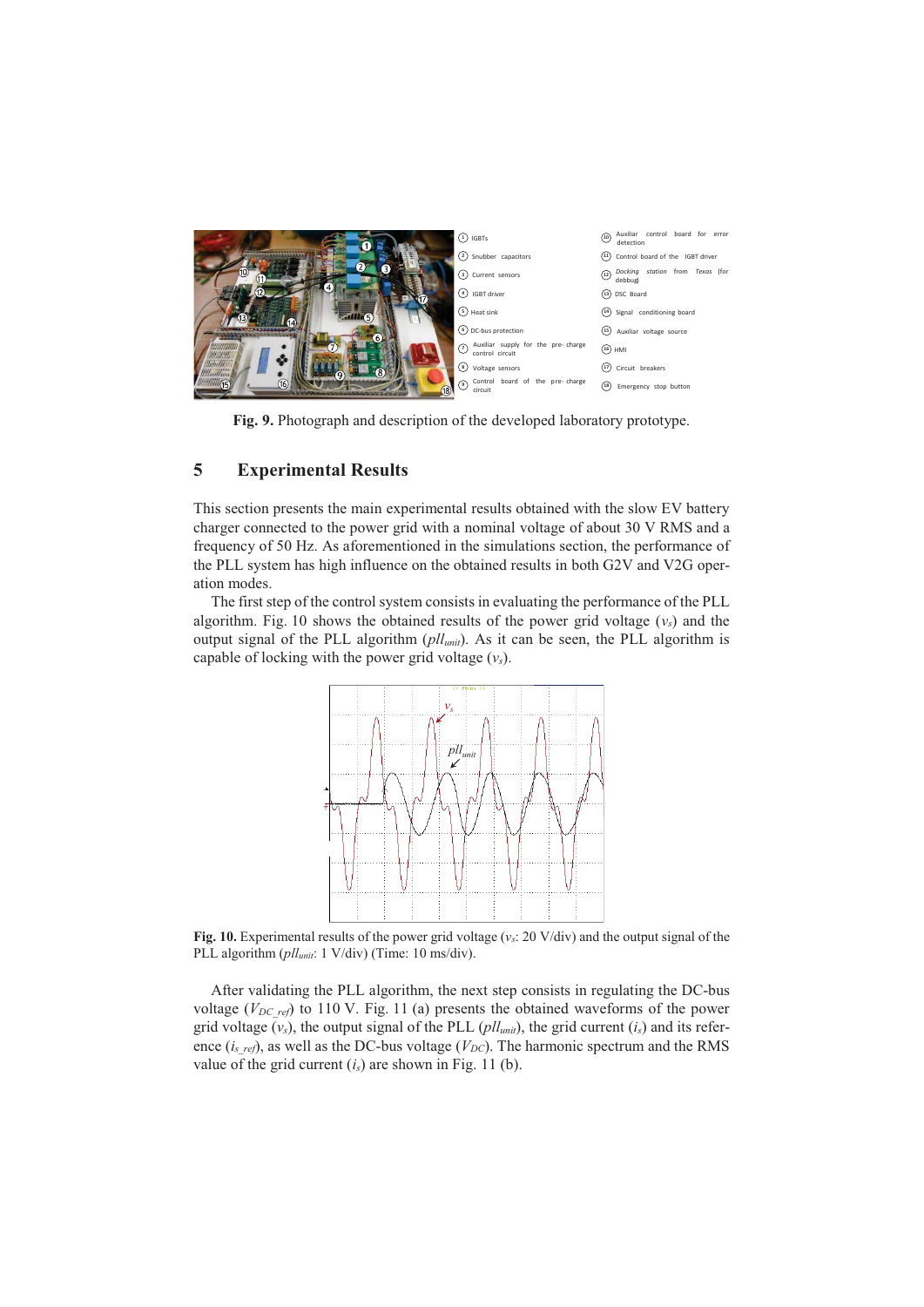

**Fig. 11.** Experimental results during the G2V operation mode: (a) Power grid voltage (*vs*: 20 V/div), PLL output signal (*pllunit*: 1 V/div), grid current (*is*: 2 A/div), grid current reference (*is\_ref*: 2 A/div), DC-bus voltage (*VDC*: 20 V/div) (Time: 5 ms/div); (b) Harmonic spectrum of the grid current (*is*).

# **6 Conclusions**

This paper presents a slow electric vehicle (EV) battery charger that uses a model predictive current control algorithm. This slow EV battery charger is part of an integrated power converter that can also be used as EV motor drive. This integrated converter contributes to optimize the weight and volume of the required power electronics when compared with the traditional solutions, where it is necessary to use a power converter to the EV motor driver and another to the slow EV battery charger.

Along the paper are presented the main simulation results about the synchronization of the phase-locked loop (PLL) with the power grid voltage, as well as the power grid voltage and the grid current during the grid-to-vehicle (G2V) and vehicle-to-grid (V2G) operation modes. The experimental results show the proper operation of the slow EV battery charger, which presents sinusoidal grid current with unitary power factor, contributing to mitigate power quality problems. The obtained results allow the validation of the model predictive current control applied to the slow EV battery charger, which is part of an integrated power converter used both as EV motor driver and as slow EV battery charger.

### **Acknowledgements**

This work has been supported by COMPETE: POCI-01-0145-FEDER-007043 and FCT – Fundação para a Ciência e Tecnologia within the Project Scope: UID/CEC/00319/2013. Mr. Delfim Pedrosa was supported by the doctoral scholarship SFRH/BD/86628/2012 granted by the FCT agency.